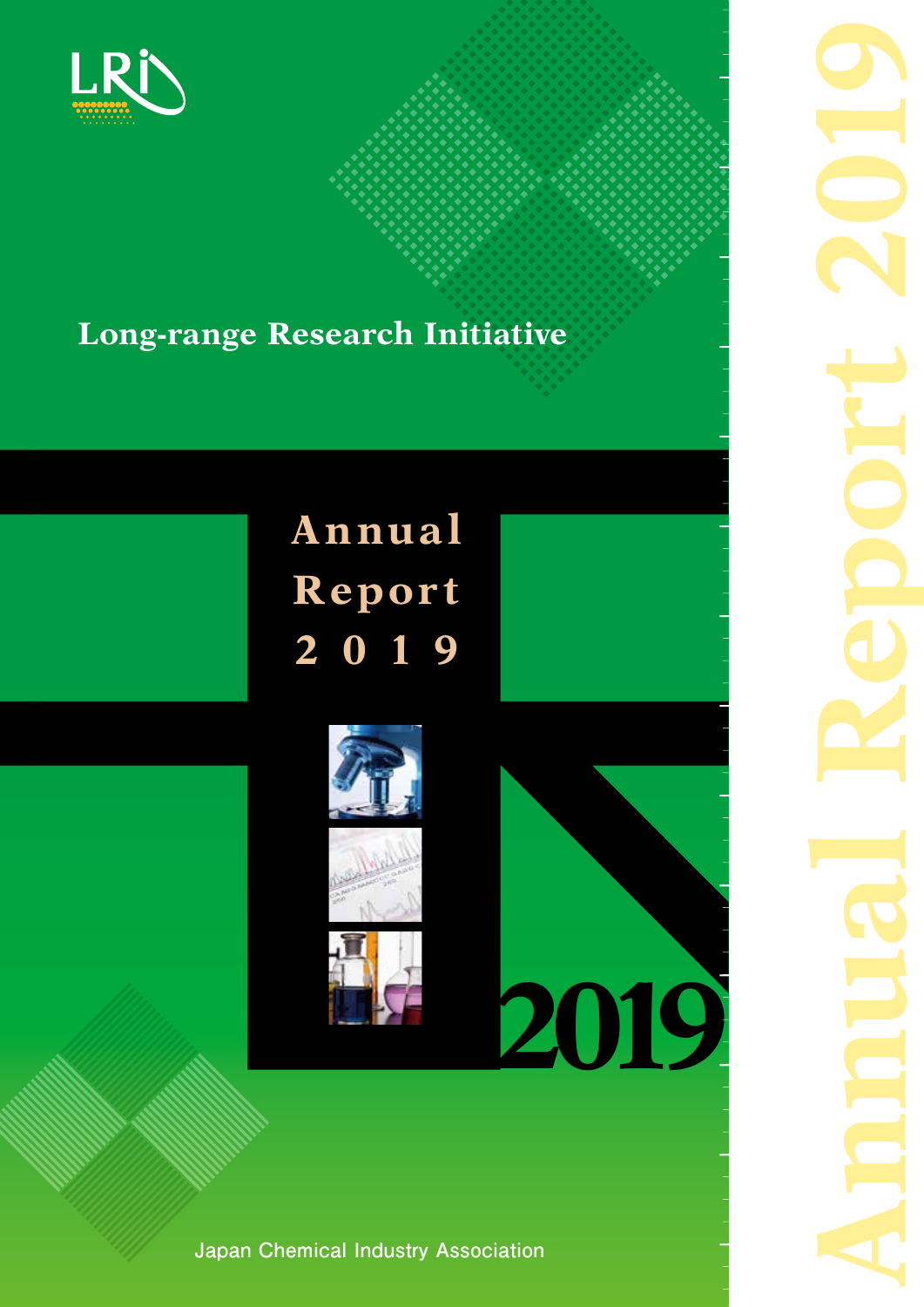

Development and assessment of new risk assessment methods

### **Title of Research:** 17 PT01-01 **Chip device for in vitro systemic toxicology**

#### **Principal Investigator:**

Junii Fukuda, PhD (Professor, Yokohama National University, Engineering) 79-5 Tokiwadai, Hodogaya, Yokohama, Kanagawa, 240-8501, Japan (tel) +81-045-339-4008, (e-mail) fukuda@ynu.jp

#### *:Collaborators*

Kazutomo lijima, PhD (Associate Professor, Yokohama National University, Engineering) 79-5 Tokiwadai, Hodogaya, Yokohama, Kanagawa, 240-8501, Japan Yasunari Kanda, PhD (Head of Cardiac pharmacology, National Institute of Health Sciences, Division of Pharmacology) 3-25-26 Tonomachi, Kawasaki-ku, Kawasaki, Kanagawa, 210-9501, Japan Yusuke Okubo, PhD (Senior staff scientist, National Institute of Health Sciences, Division of Cellular and Molecular Toxicology) 3-25-26 Tonomachi, Kawasaki-ku, Kawasaki, Kanagawa, 210-9501, Japan Kiyomi Ohmori, PhD (Adjunct Professor, Yokohama National University, Research Initiatives and Promotion Organization) 79-5 Tokiwadai, Hodogaya, Yokohama, Kanagawa, 240-8501, Japan

#### **Summary of Research:**

Body-on-a-chip has emerged as a novel approach for Alternatives to Animal Testing. The aim of this study is to develop a body-on-a-chip for *in vitro* drug testing to evaluate systemic toxicity of chemicals. In our chip devices, several tissues including the liver, the cardiac tissue, and the small intestine were fabricated as either cell layer tissues or spherical tissues to replicate in vivo kinetics and interactions. One of our results showed that improved oxygen supply and a selection of energy metabolisms significantly matured human iPS-derived cardiomyocyte spheroids. Changes in beating of these spheroids were characterized using cell motion imaging on the chip device, indicating that this can be an important toxicity testing. In addition, human iPS cell-based signaling reporter system was also developed for prediction of chemical teratogenicity.

#### *:Timeline*

March 1, 2019 - February 29, 2020

#### *:Topics*

Poster presentation at JCIA LRI Annual Workshop 2019 "Chip devices for *in vitro* systemic toxicology" (Tokyo, August 30th, 2019)

- 1. Y. Sawada, Y. Miura, E. Kobayashi, K. lijima, J. Fukuda, H. Itagaki, "Evaluating immunotoxicity in co-culture system of THP-1 and undifferentiated / keratinized NHEK", The 46<sup>th</sup> Annual Meeting of The Japanese Society of Toxicology, Tokushima, Japan, June 2019
- 2. T. Shinagawa, J. Fukuda, S. Toyama, J. Fujita, K. Fukuda, Y. Kanda, A. Satsuka, "Maturation of human iPS-derived cardiomyocytes on oxygen-permeable spheroid culture device", Yokohama Branch Meeting of Society for Chemical Engineers, Yokohama, Japan, August 2019
- 3. T. Usui, D. Qin, J. Fukuda, "Co-culture of CACO-2 cell sheets and E. coli-encapsulated microbeads for in vitro intestine model", APCChE2019, Sapporo, September 2019
- 4. Y. Yamamura, J. Fukuda, "Drug evaluation chip device using multiple 3D tissue models", The 32nd Annual Meeting of the Japanese Society for Alternatives to Animal Experiments, Tsukuba, Japan, November 2019
- 5. D. Qin, T. Usui, J. Fukuda, "Co-culture of intestinal epithelial cells and bacteria-embedded beads for *in vitro* small intestine model". The 32nd Annual Meeting of the Japanese Society for Alternatives to Animal Experiments, Tsukuba, Japan, November 2019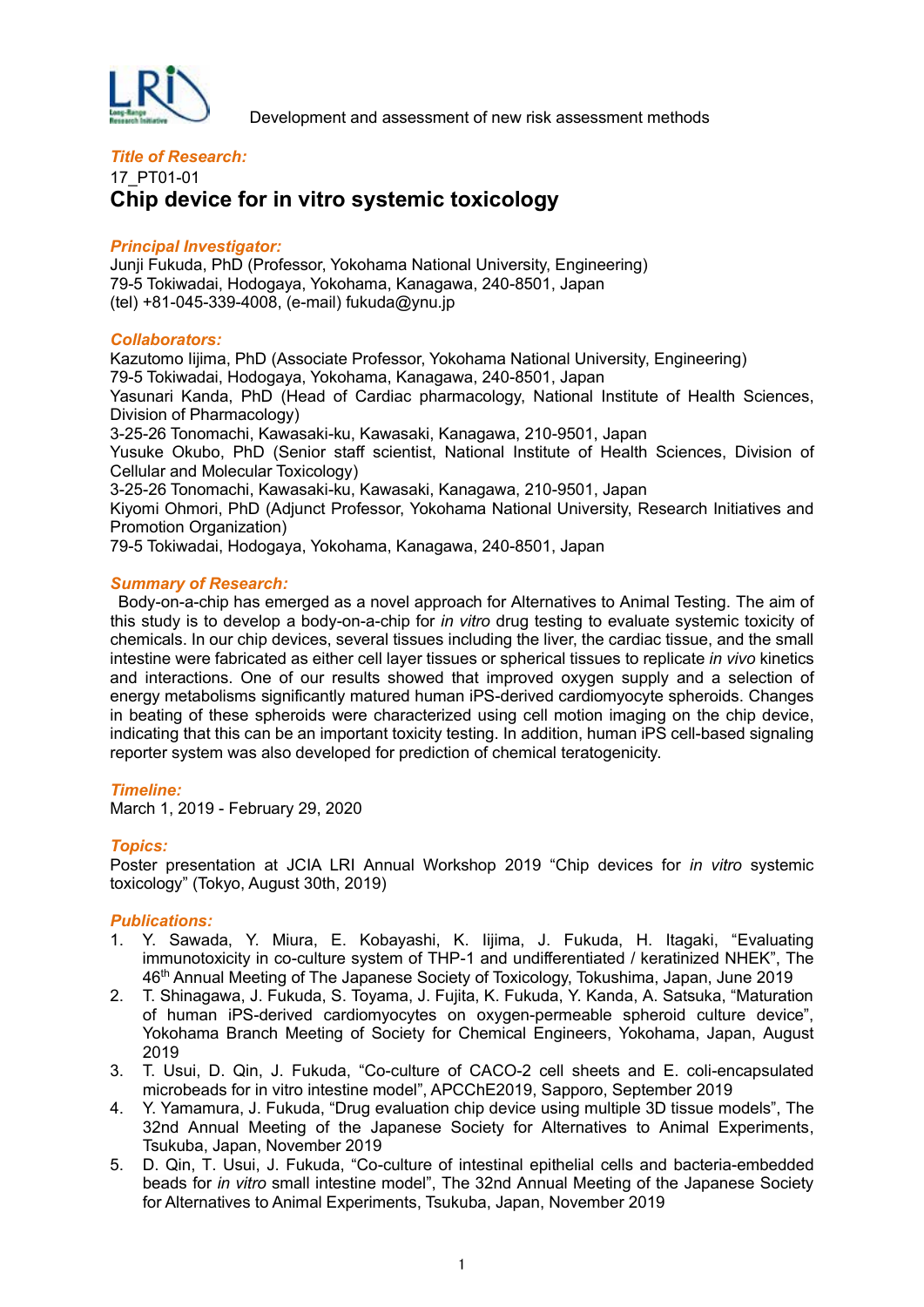

#### **Title of Research:**

17 PT01-02

Development of novel screening system to predict the effects of environmental factors in each organ by using cell-free circulating  **from hazards of prediction for prediction of hazards from**  $\overline{a}$ **environmental factors in fetus using cell free fetal DAN in mother's blood**

#### **Principal Investigator:**

Wataru Miyazaki, PhD (Professor, Department of Bioscience and Laboratory Medicine, Graduate School of Health Sciences, Hirosaki University) 66-1 Hon-cho, Hirosaki, Aomori 036-8564, Japan  $(tel) +81-172-39-5955$ , (e-mail) miva@hirosaki-u.ac.ip

#### *:Collaborators*

Noriyuki Koibuchi (Professor, Department of Integrative Physiology, Graduate School of Medicine, Gunma University)

Izuki Amano (Assistant Professor, Department of Integrative Physiology, Graduate School of Medicine, Gunma University)

Takahiko Katoh (Professor, Department of Public health, Graduate School of Medicine, Kumamoto (University)

#### **Summary of Research:**

To prevent the adverse effects of several toxic chemicals at an early stage, it is important to develop a novel screening system for detecting organ injury. For such purpose, we have focused on the cell-free circulating DNA (cfDNA), whose origin may be identifiable if they harbor tissue-specific epigenetic modification. This system is simple and minimally invasive because we utilized cfDNA in serum to detect the injuries. Furthermore, our system may have the potential to detect fetal organ injury using cfDNA of fetal origin in maternal serum. Previously, we identified several candidate regions as the adult and fetal organ-specific markers (specific un-methylated regions). We performed bisulfite amplicon sequence assay with cfDNA derived from organ-specific injury mouse model, and detect the organ injuries. In this term, we have continued the assessment of the novel system using cfDNA from several chemical-exposure mouse models (nicotine, ethanol, high fat). The injuries in the liver and cerebellum were detected in ethanol and/or high fat exposed groups using our system. On the other hand, we could not detect the injuries of fetal organs from maternal cfDNA. To improve the labor, time, and cost of our system, we have attempted an improved method with Oligoribonucleotide Interference-PCR (ORNi-PCR). Both the cost and time of the improved method were smaller than the previous. These results indicate that our system may be useful to detect specific injured organs just by using serum, although further experiments are needed to detect the injuries of fetal organs using maternal blood.

#### *:Timeline*

March 1, 2019 - February 29, 2020

#### *:Topics*

Poster presentation at JCIA LRI Annual Workshop 2019 "Development of novel screening system to predict the effects of environmental factors in each organ by using cell-free circulating DNA in serum" (Tokyo, August 30th, 2019)

#### *:Publications*

1. Poster presentation at 9th Federation of Asian and Oceanian Physiological Societies Congress: FAOPS2019, title: A novel screening system to predict injured organs using cell-free-DNA in serum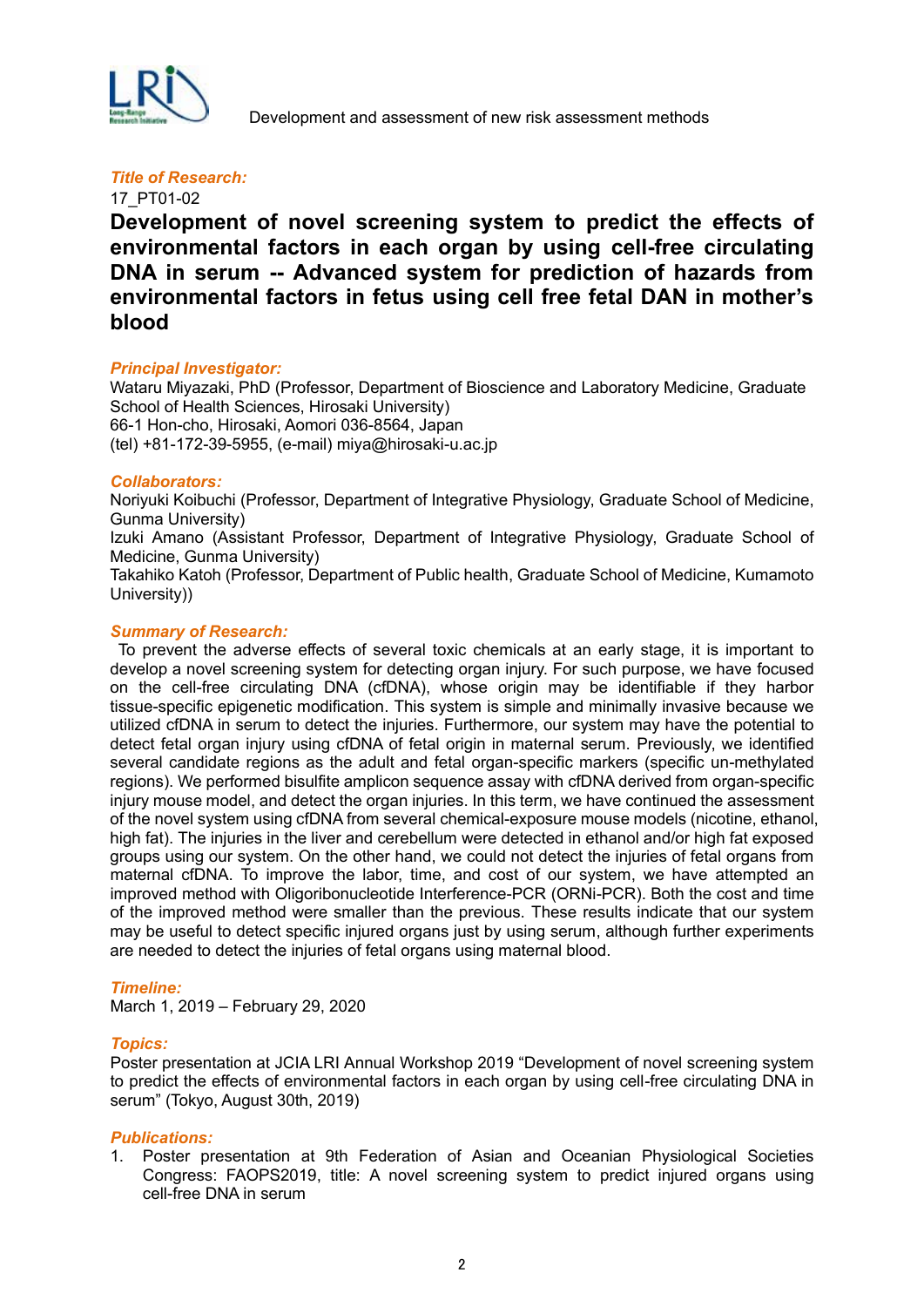

#### **Title of Research:**

## 18 S01-01 **The validation study of EpiSensA (Epidermal Sensitization Assay); the in vitro skin sensitization assay based on reconstructed human epidermis**

#### **Principal Investigator:**

Masaaki Miyazawa, PhD (Safety Science Research Laboratory, Kao Corporation) 2606, Akabane, Ichikai-Machi, Haga-Gun, Tochigi 321-3497, Japan  $(tel) +81-80-8466-6147$ , (e-mail) miyazawa.masaaki@kao.com

#### *:Collaborators*

Hidevuki Mizumachi, PhD (Safety Science Research Laboratory, Kao Corporation)

#### **Summary of Research:**

Lipophilic chemicals are difficult to correctly evaluate by existing in vitro tests because these tests employ aqueous-phase systems. To overcome the limitation, we focused on a reconstructed human epidermis (RhE) and developed the Epidermal Sensitization Assay (EpiSensA) based on the expression of four marker genes related to induction of skin sensitization. Based on the comparison with the results of animal test, we confirmed that EpiSensA has better predictive performance for a variety of chemicals including lipophilic chemicals than existing in vitro tests. Therefore, the validation study of EpiSensA was started from July 2018 at JaCVAM (Japanese Center for the Validation of Alternative Methods) to adopt it for OECD test quideline. At the last year, we reported that the validation management team (VMT) concluded the technical transfer from the lead laboratory to three participating laboratories (Food and Drug Safety Center, KOSÉ Corporation and LION Corporation) was successfully completed.

Therefore. For the evaluation of with-in laboratory reproducibility (WLR), the Phase I study was started from November 2018. The Phase I study using 15 coded test chemicals is divided into three parts (Phase I-A, I-B, and I-C) and each part includes three repetition tests of 5 chemicals. Regarding the Phase I-A, two out of three laboratories didn't meet the target criteria of WLR  $($ >85%) established by the VMT. However, the following points of the protocol were revised and agreed by the VMT; i) statistically determined acceptance criteria of vehicle control, ii) clarified criteria of retesting at a low dilution rate and iii) retesting when internal control gene fails to meet the criteria. After reanalysis and retesting based on the revised protocol, all laboratories met the target criteria. In the subsequent Phase I-B, all laboratories showed 100% WLR according to the revised protocol. Finally, the mean WLR using 10 coded test chemicals was 93% and satisfied the target criteria. Currently, the Phase I-C study is under-evaluation.

#### *:Timeline*

March 1, 2019 - February 29, 2020

#### *:Topics*

Poster presentation at JCIA LRI Annual Workshop 2019 "The validation study of EpiSensA (Epidermal Sensitization Assay); the in vitro skin sensitization assay based on reconstructed human epidermis" (Tokyo, August 30th, 2019)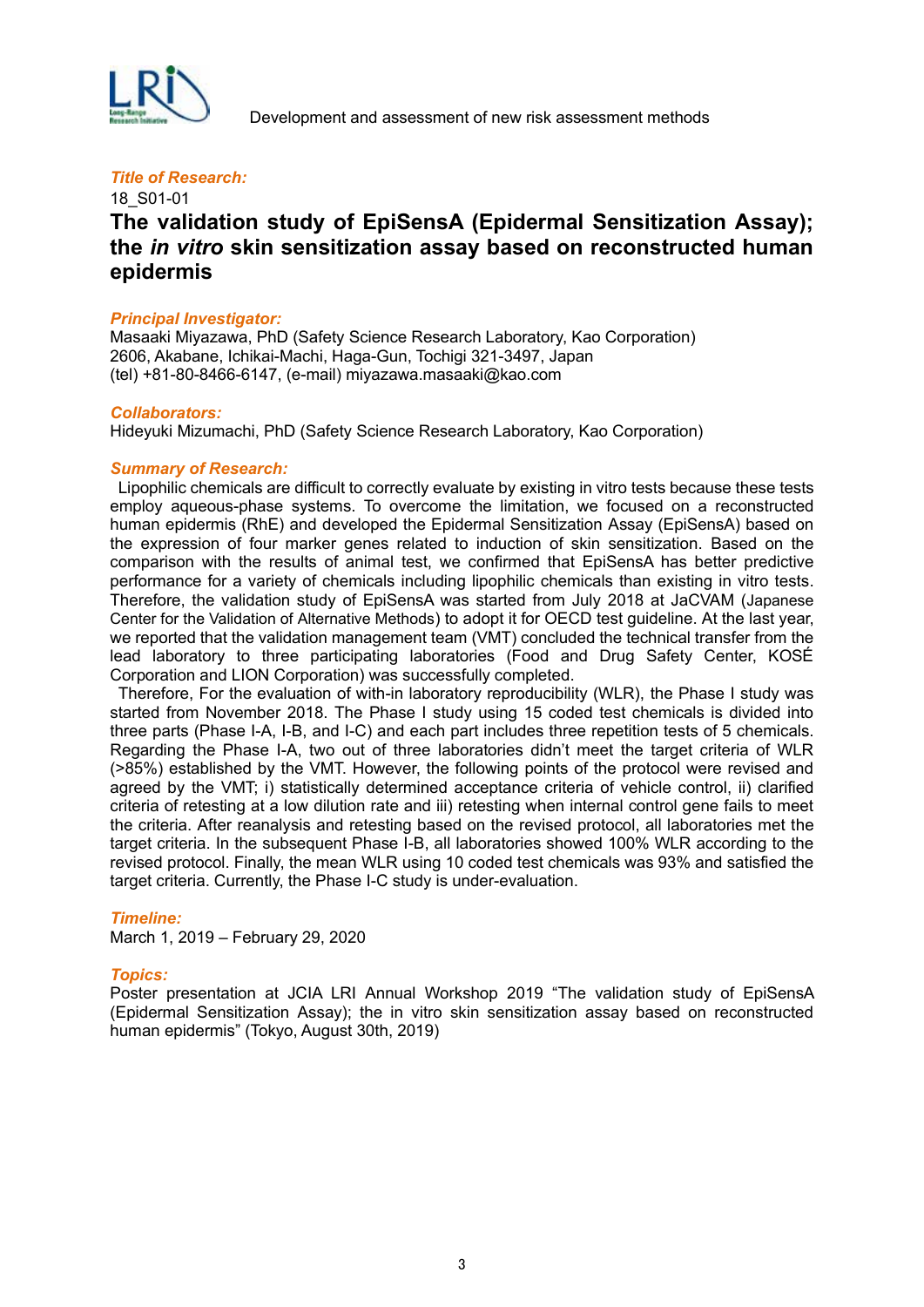

Development and assessment of new risk assessment methods

#### **Title of Research:**

## 19 R01-01 **Development of rapid, accurate, and low-cost AI drug hazard** assessment method by human stem cell test

#### **Principal Investigator:**

Wataru Fujibuchi, Ph.D. Professor, Center for iPS Cell Research and Application (CiRA), Kyoto University 53 Kawahara-cho, Shogoin, Sakyo-ku, Kyoto 606-8507 (tel) 075-366-7012, (e-mail) fujibuchi-g@cira.kyoto-u.ac.jp

#### **Summary of Research:**

We developed a new method "hEST", which has more than 95% accuracy predicting neurotoxicity, and genotoxic/non-genotoxic carcinogen categories, using machine learning of gene network data obtained from exposure of human embryonic stem cells to chemicals. This first year, we 1) selected 4 Japanese male/female ES/iPS cell lines as the test cells for 10 hepatotoxic substances. Surprisingly, cell death occurred with 8 hepatotoxic substances when ES cells were used, however, the sensitivity of iPS cells to chemical substances was low. In order to improve iPS cells' sensitivity and standardize the test cell lines, we 2) tested 24 existing naïve cell transformation methods, and 3) developed our own culture method. Although iPS cells' sensitivity increased, it has decreased again as cells were passaged. We will continue to develop more stable, high sensitivity iPS cells, and will obtain gene expression data from ES cells as well.

#### *:Timeline*

March 1, 2019 - February 29, 2020

#### *:Topics*

Poster presentation at JCIA LRI Annual Workshop 2019 "Development of rapid, accurate, and low-cost AI drug hazard assessment method by human stem cell test" (Tokyo, August 30<sup>th</sup>, 2019)

- 1. Wataru Fujibuchi "代替法としてのヒト幹細胞への大きな期待-その驚くべき潜在能力" The 32nd Annual Meeting of the Japanese Society for Alternatives to Animal Experiments (Tsukuba. November, 2019)
- 2. Panina Yulia, Junko Yamane, Kenta Kobayashi, Wataru Fujibuchi "Development of a fast, reliable and low-cost toxicity prediction system using AI and reset iPS cells." Kyoto University Medical Innovation Graduate School Program Medical research exchange salon, Poster presentation (Kyoto, January, 2020)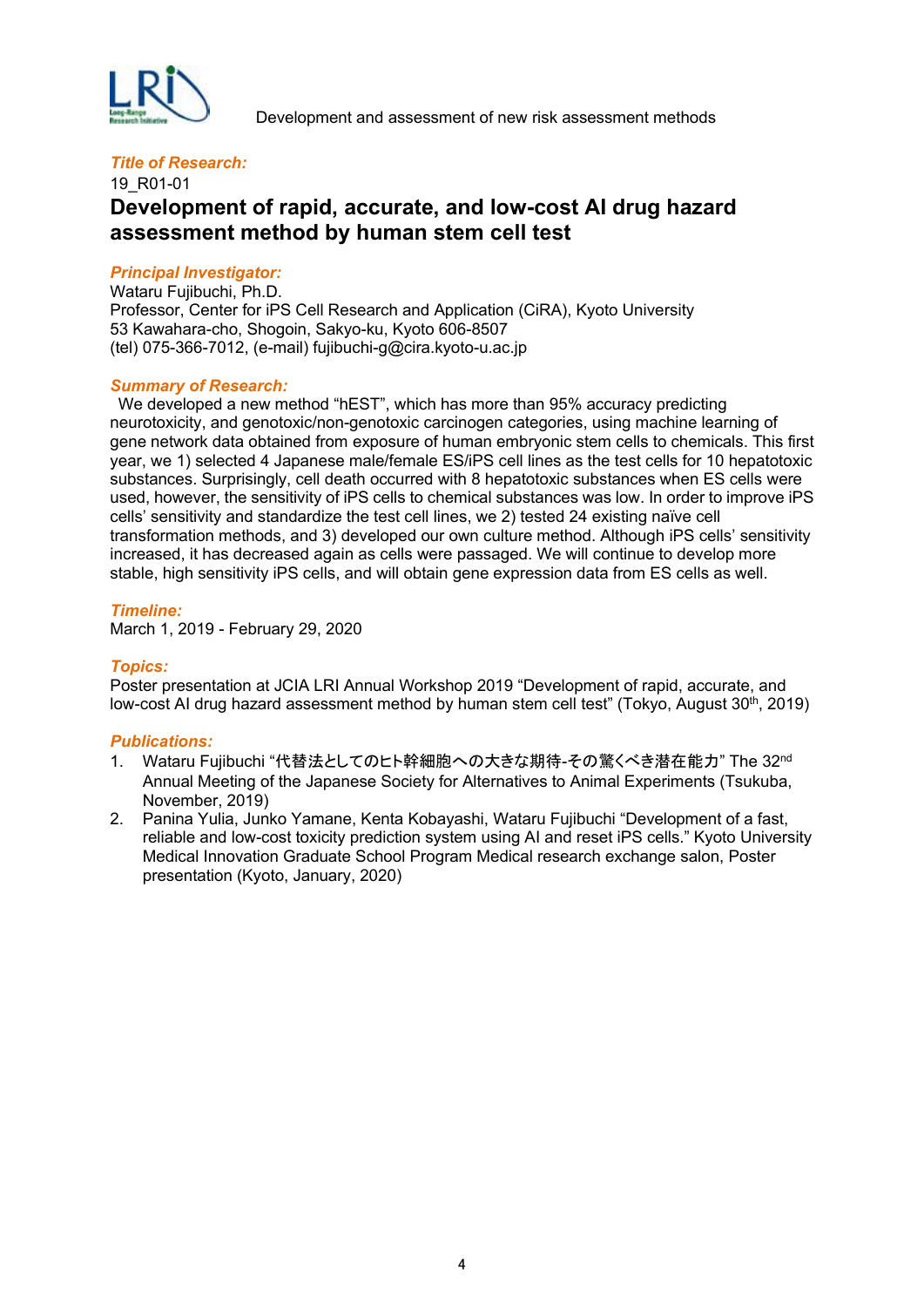

Research on the safety of new chemicals such as "Nano materials" etc.

#### **Title of Research:**

## 17 PT02-01 **Establishment of mechanism based assay protocol for hazard and carcinogenic risk of carbon based nanomaterials**

#### **Principal Investigator:**

Hiroyuki Tsuda, MD, PhD (Professor, Nagoya City University, Nanotoxicology Project Lab) 3-1, Tanabedohri, Mizuho-ku, Nagoya, 467-8603, Japan  $(tel)+81-52-836-3496$ , (e-mail) htsuda@phar.nagoya-cu.ac.jp

#### **Summary of Research:**

To evaluate the toxicity and carcinogenicity of carbon nanotubes (CNT), we are establishing an inexpensive intratracheal intrapulmonary spraying (TIPS) method for administration of CNTs via the airway. TIPS will greatly expand research into the mechanism of CNT-mediated tissue injury and carcinogenesis beyond what is currently possible using conventional expensive inhalation exposure testing. Work in our laboratory has shown that among multi-walled carbon nanotubes (MWCNT), MWCNT-7 (M-H company, 40 wall layers) and MWCNT-N (N company, about 30-50 layers), which form needle-like aggregates, are carcinogenic to the lung and pleura of rats. More recently, work in our laboratory and by others using TIPS have shown that MWCNT-A (Company C. 150 layers) and MWCNT-B with fewer layers (Company C, 15 layers) are also lung carcinogens. In (A current study, double-walled carbon nanotubes (DWCNT) (diameter 1-3 nm) (Company A) were compared with the carcinogenic CNT, MWCNT-7, using the TIPS method: acute / subchronic  $\prime$  chronic toxicity  $\prime$  carcinogenicity was analyzed.

Methods: 10-week-old male rats were administered a total dose of 0.25 and 0.5 mg DWCNT and MWCNT-7 per rat for the short-term test, and 10-week-old male rats were administered a total dose of 0.125, 0.25, and 0.5 mg DWCNT or 0.5 mg for MWCNT-7 per rat for the long-term test. CNTs were suspended in a solvent (saline  $+$  0.5% dispersant PF68PF copolymer) and administered every other day over the course of 15 days (total of 8 TIPS administrations). The control groups were untreated rats and rats administered the solvent. MWCNT-7, which is known to be carcinogenic in the lung and pleural mesothelium, was used as a positive control. Short-term test: 3 and 8 weeks after beginning administration (1 and 6 weeks after the final TIPS administration): The distribution and shape of the administered CNTs was examined. Histopathological analysis of lung tissue was performed to determine lung tissue pathology. Tracheal and lung lavage fluid, pleural lavage fluid supernatant, inflammatory markers in the cell

pellets, and biochemical material prepared from lung tissue were analyzed to determine the degree of inflammation. Inflammatory cytokines, DNA damage, and oxidative stress markers revealed that DWCNT was less toxic than MWCNT-7.

Subchronic test (52W): The number of granules and alveolar Mo of the encapsulated granulations in lung specimens was greater in the DWCNT treated rats compared to the MWCNT-7 treated rats. Notably, the number of PCNA-positive alveolar epithelial cells was less in the DWCNT treated rats compared to the MWCNT-7 treated rats. Many MWCNT-7 fibers were not encased in granulations and were often deposited in the alveoli. No neoplastic lesions were observed in either group. Chronic toxicity. Carcinogenicity test (104w):

Lung tumor incidence (adenoma + adenocarcinoma) was significantly higher in the  $0.5mg$ DWCNT group,  $7/24$ ,  $(29.2%)$  compared to vehicle group,  $1/25$ ,  $(P \le 0.048)$ . The incidence of pleural malignant mesothelioma was significantly higher in the MWCNT-7 group,  $16/25$ ,  $(64%)$ compared to the vehicle group,  $0/25$ ,  $(P < 0.0001)$ .

Less acute toxicity and more pronounced granulation encapsulation in the lungs of rats administered DWCNT compared to rats administered MWCNT-7 suggests that malignant pleural mesothelioma developed relatively early in the MWCNT group, resulting in death before lung tumors were able to develop, however, this is a topic that requires further study. We are also studying carbon nanohorns and nanobrushes containing SWCNT structures using this same method (currently 46w).

#### *:Timeline*

March 1, 2019 - February 29, 2020

## 5 *:Topics*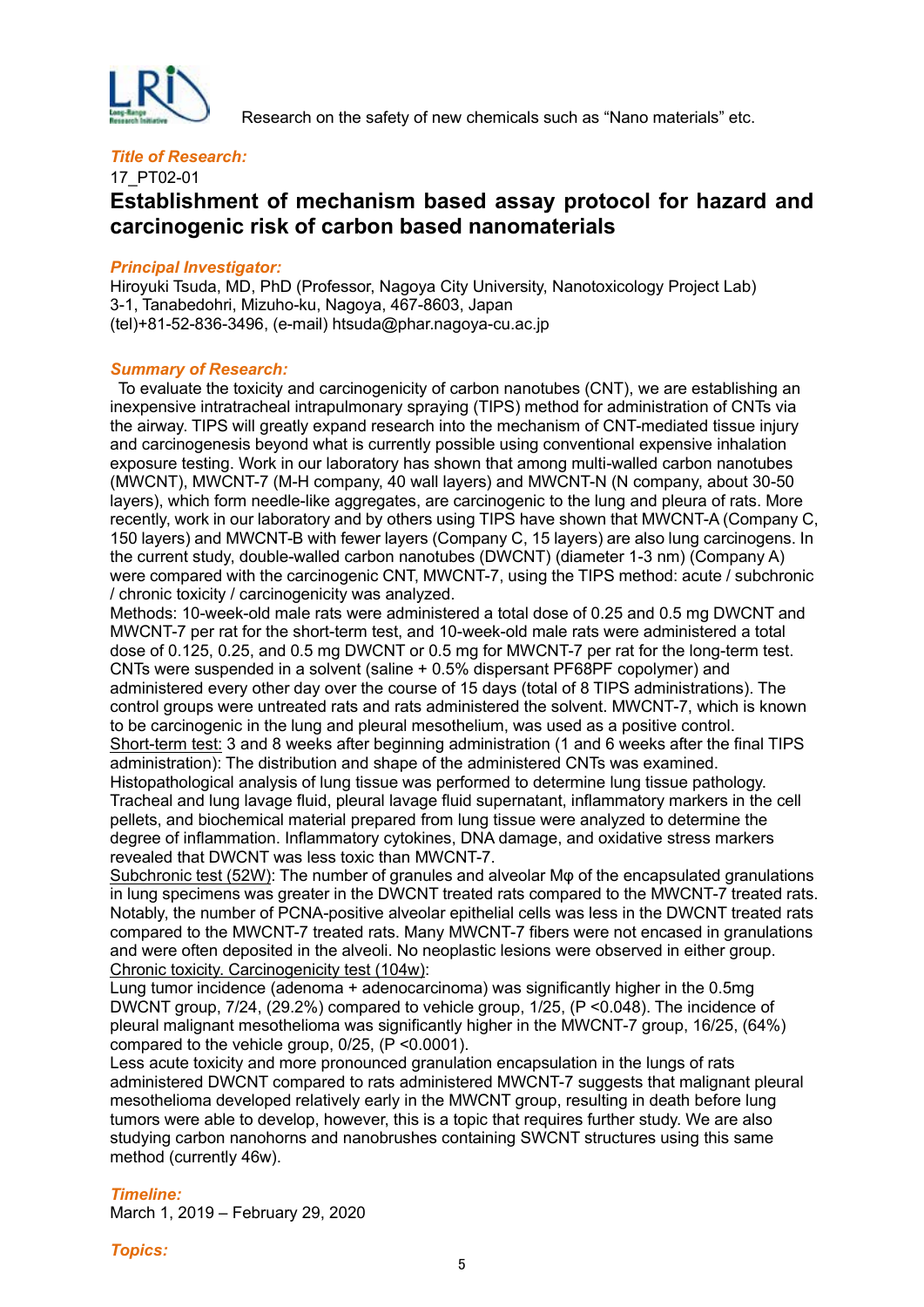

Research on the safety of new chemicals such as "Nano materials" etc.

Poster presentation at JCIA LRI Annual Workshop 2019 "Establishment of mechanism based assay protocol for hazard and carcinogenic risk of carbon based nanomaterials" (Tokyo, August 30th, 2019)

- 1. Abdelgied M., Elgazzar AM., Alexander D., Alexander W., Numano T., Iigo M., Naiki-Ito A., Takase H., Abdou KB., Hirose A., Taquahashi Y., Kanno J., Abdelhamid M., Tsuda H., Takahashi S. Pulmonary and pleural toxicity of potassium octatitanate fibers, rutile titanium dioxide nanoparticles, and MWCNT-7 in male Fischer 344 rats, Arch. Toxicol., 93(4): 909-920, 2019
- 2. Abdelgied M., Elgazzar AM., Alexander TW., Numano T., ligou M., Naiki-Ito A., Takase H., Hirose A., Taquahashi Y., Kanno J., Abdelhamid M., Khaled AA., Takahashi S., Alexander BD, Tsuda H. Carcinogenic effect of potassium octatitnate (POT) fibers in the lung and pleura of male Fischer 344 rats after intrapulmonary administration, Particle and Fibre Toxicology, https://doi.org/10.1186/s12989-019-0316-2 2019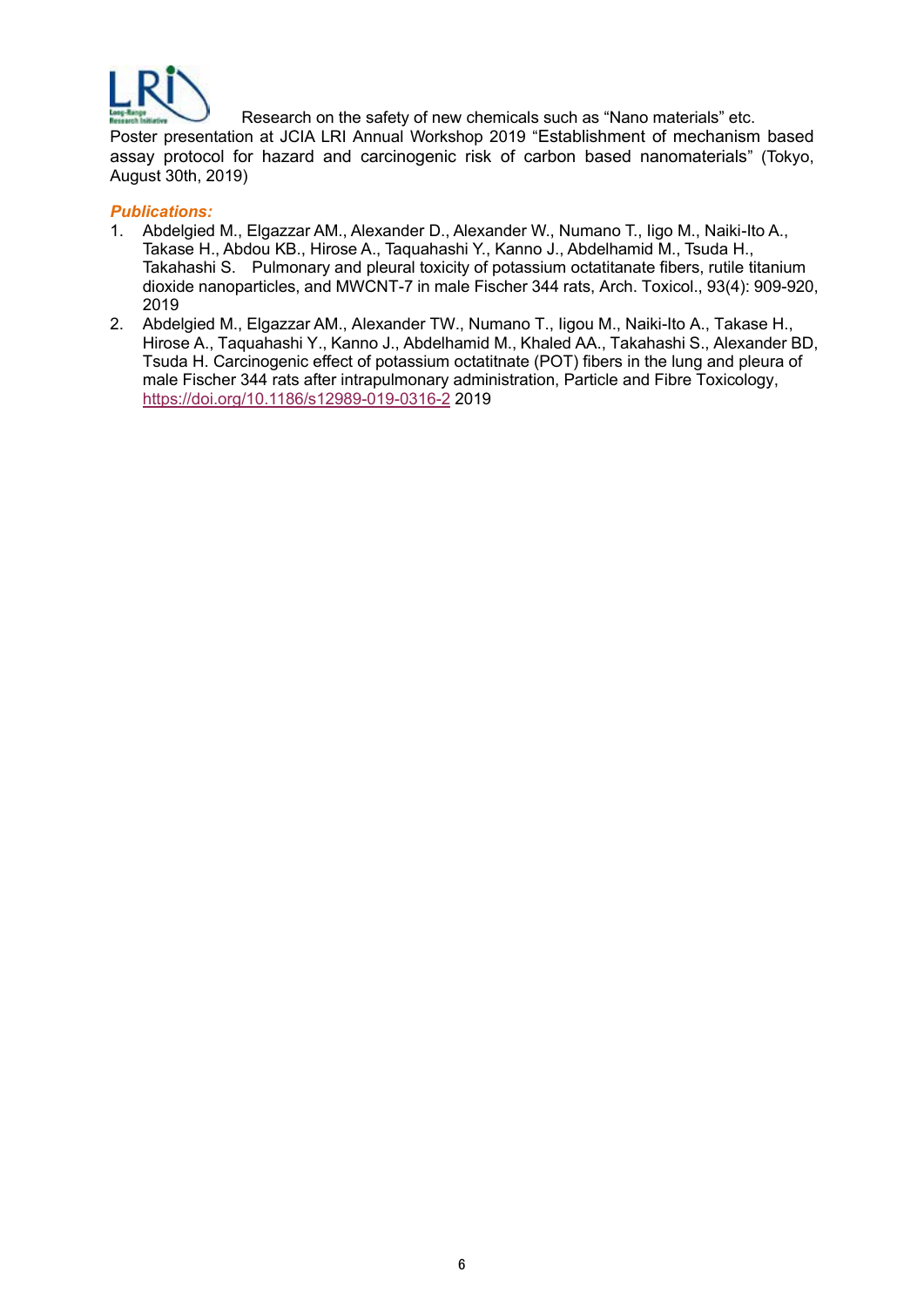

Research on the effects of chemical substances on children, elderly people, and those with gene disorders

#### **Title of Research:**

#### 19 R03-01

## Development of a novel alternative method for evaluation of sensitizing potential and allergenicity by measuring human T cell **activation and differentiation (Key event 4)**

#### **Principal Investigator:**

Takayuki Yoshimoto, PhD (Professor, Tokyo Medical University, Institute of Medical Science) 6-1-1 Shinjuku, Shinjuku-ku, Tokyo 160-8402, Japan (tel) +81-3-3351-6141 Ext. 431, (e-mail) yoshimot@tokyo-med.ac.jp

#### *:Collaborators*

Izuru Mizoguchi, PhD (Research Associate, Tokyo Medical University, Institute of Medical Science) 6-1-1 Shinjuku, Shinjuku-ku, Tokyo 160-8402, Japan  $(tel) +81-3-3351-6141$  Ext. 448,  $(e-mail)$  imizo $@$ tokyo-med.ac.ip

#### **Summary of Research:**

Recently, several in vitro assays to predict the sensitizing potential of chemicals have been developed. However, these animal testing alternatives cannot distinguish chemical respiratory and skin sensitizers, although the risk management systems for them are quite different. Therefore, we have been aiming at developing a novel in vitro assay, which can discriminate them by taking advantage of the fundamental differences between their modes of function: development of helper T (Th) 2 immune responses, which are critically important for respiratory sensitization. Recently, we established a new 3-dimentional (3D) dendritic cell (DC) coculture system consisting of human airway epithelial cell line, immature DCs derived from human monocytes, and lung fibroblast cell line. This coculture system was shown to successfully discriminate respiratory sensitizers from skin sensitizers using 6 representative chemical sensitizers by more enhanced expression of key costimulatory molecule OX40 ligand (OX40L), which is important for Th2 differentiation, in DCs. In the present study, we are currently trying to establish a new 2-step DC/T coculture system by introducing  $T$  cells in the DC coculture system, in which the Key event 4, that is  $T$  cell, in the adverse outcome pathway of sensitization can be used as a marker. To increase the versatility, we are also trying to generate iPS-derived DC progenitors and T cell lines to apply for it.

In the 7th term. DCs stimulated by 6 representative sensitizers in the DC coculture system were further reacted with allogeneic naive CD4+ T cells in the 2-step DC/T coculture system. As a result, selective up-regulation of IL-4, Th2 differentiation marker, by respiratory sensitizers could be seen after 5-day culture. Furthermore, we generated several iPS-derived DC progenitor lines by transduction of genes related to cell survival and cell cycle. Some of them showed a tendency to selectively up-regulate OX40L by respiratory sensitizer in the 3D DC coculture system as primary monocyte-derived immature DCs did. We are currently still continuing to investigate them.

#### *:Timeline*

March 1, 2019 - February 29, 2020

#### *:Topics*

Oral presentation "Establishment of a novel in vitro evaluation system for the prediction of respiratory sensitizing potential of chemicals" and poster presentation "Development of a novel alternative method for evaluation of sensitizing potential and allergenicity by measuring human T cell activation and differentiation (Key event 4)" at JCIA LRI Annual Workshop 2019 (Tokyo, August 30th, 2019)

- 1. Mizoguchi I, Yoshimoto T, et al. Development of a novel 3D co-culture system to evaluate sensitizing potential of chemicals. The 32th Annual Meeting of the Japanese Society for Alternatives to Animal Experiments. (Tsukuba, Nov. 20-22, 2019)
- 2. Mizoguchi I. Yoshimoto T. et al. Development of a novel alternative method for evaluation of sensitizing potential and allergenicity by measuring human T cell activation and differentiation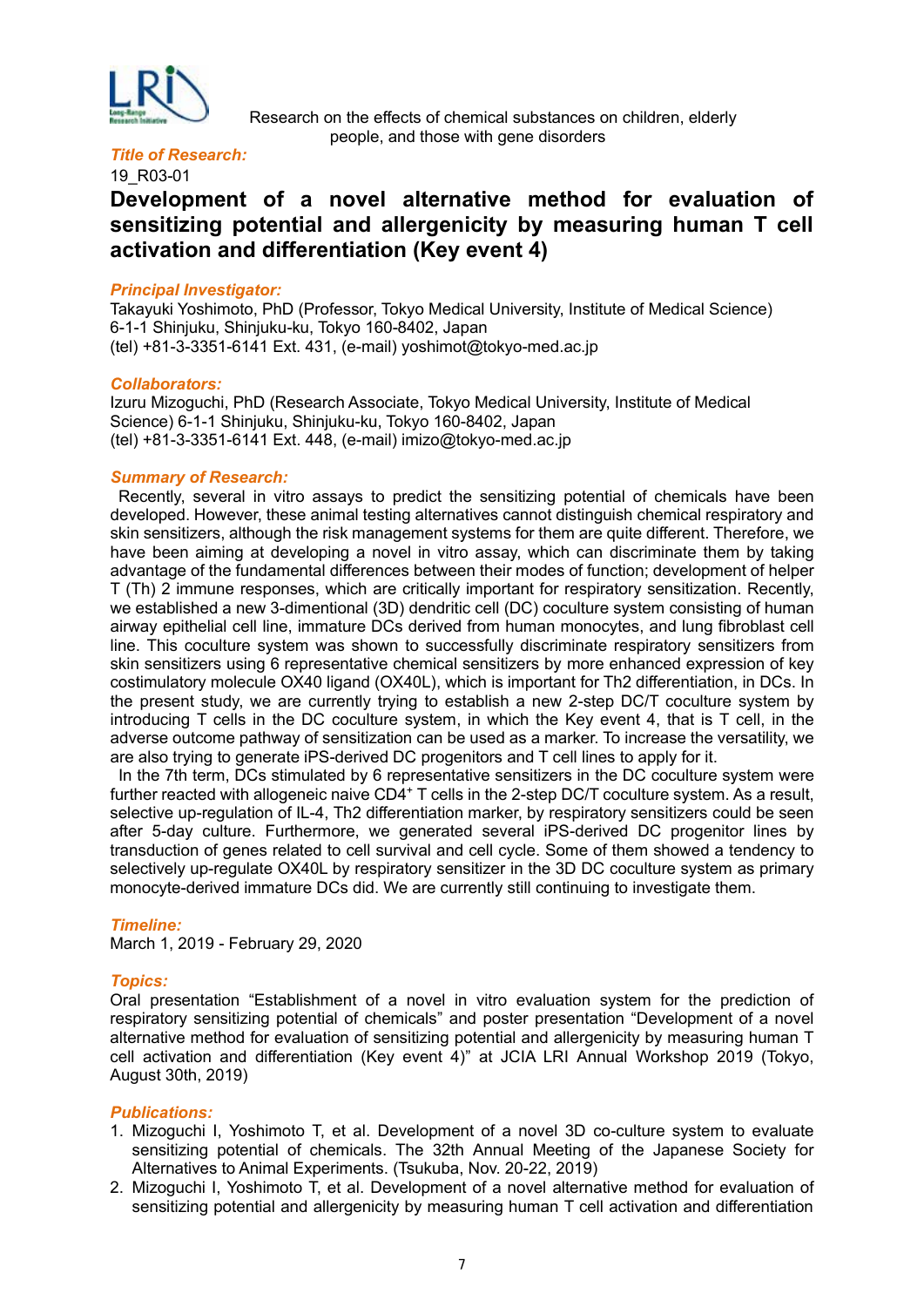

Research on the effects of chemical substances on children, elderly people, and those with gene disorders

in vitro. The 48<sup>th</sup> Annual Meeting of the Japanese Society for Immunology. (Hamamatsu, Dec.  $(12-13, 2019)$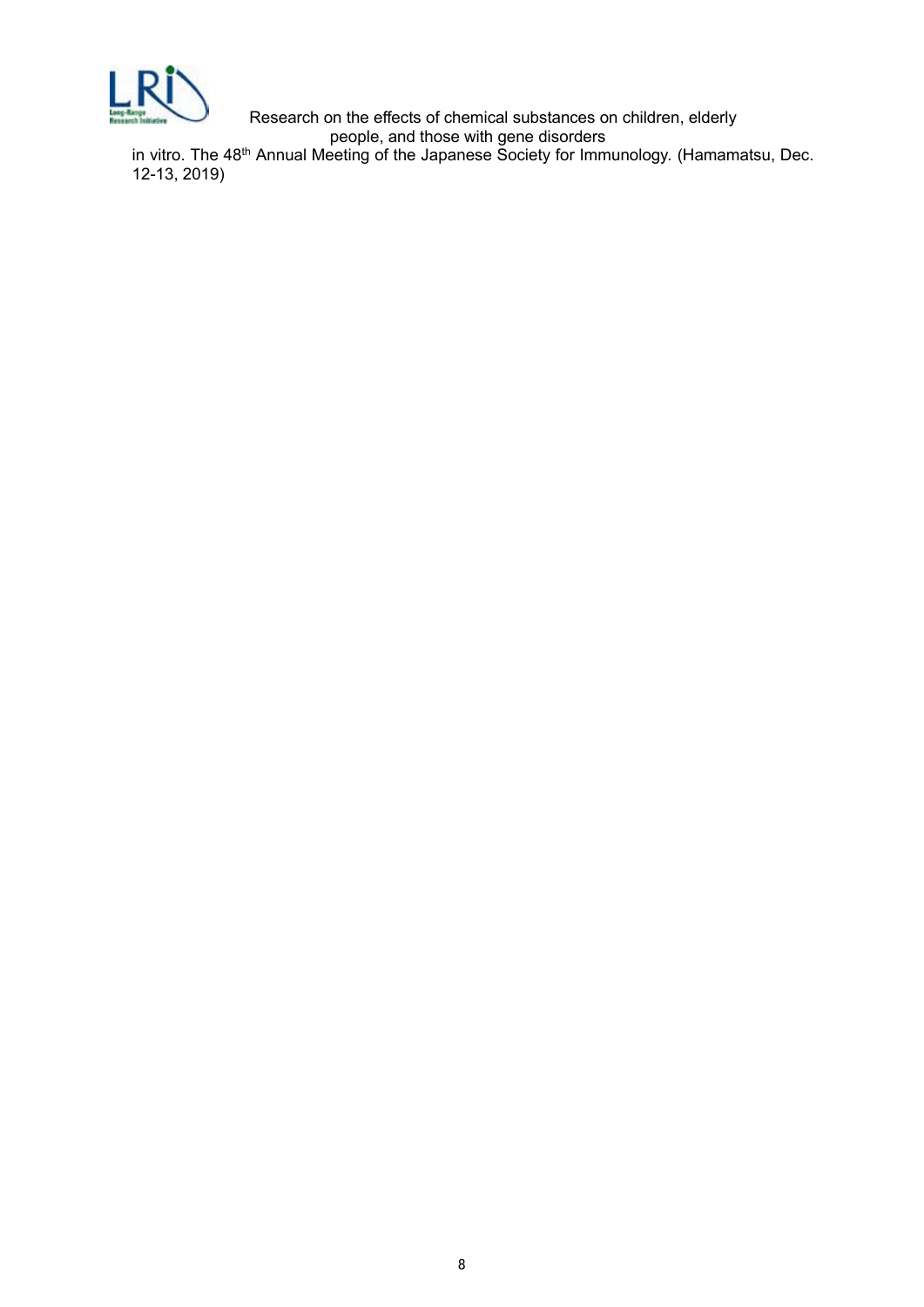

Assessment of the effects on ecosystems, ecotoxicity and environment.

#### **Title of Research:**

#### 18 S04-01

## **Exploring roles and simple estimation methods of species Sensitivity distribution for deriving PNECs**

#### **Principal Investigator:**

Masashi Kamo (National Institute of Advanced Industrial Science and Technology. Research Institute of Science for Safety)  $(e$ -mail) masashi-kamo@aist.go.jp

#### *:Collaborators*

Yuichi Iwasaki. National Institute of Advanced Industrial Science and Technology. Research Institute of Science for Safety

Wataru Naito. National Institute of Advanced Industrial Science and Technology. Research Institute of Science for Safety

#### **Summary of Research:**

Species sensitivity distribution (SSD) has been internationally used to derive predicted no effect concentration (PNEC) in ecological risk assessment. In this study, we aimed to (1) develop statistical models to estimate log-normal SSD parameters (i.e., mean and standard deviation of SSD) based on limited data and (2) quantify the uncertainties associated with risk assessments by using SSD. For the former study (1), we first collected acute ecotoxicity data, and estimated SSDs for 64 chemicals. We developed best models for estimating those SSD parameters based on Akaike information criterion. In addition, we collected chronic ecotoxicity data, derived SSDs for 15 chemicals, and performed some preliminary analysis. For the latter study  $(2)$ , we published a peer reviewed paper based on the results obtained last year and presented the results at the SETAC Europe 29th Annual Meeting. Based on standard deviations of acute SSDs estimated in the study  $(1)$ , we also determined the magnitude of assessment factors required to determine more accurate PNECs for the ecosystem protection.

#### *:Timeline*

March 1, 2019 - February 29, 2020

#### *:Topics*

Poster presentation at JCIA LRI Annual Workshop 2019 "Exploring roles and simple estimation methods of species sensitivity distribution for deriving PNECs" (Tokyo, August 30th, 2019)

- 1. Kiyan Sorgog and Masashi Kamo. Quantifying the precision of ecological risk: Conventional assessment factor method VS. species sensitivity distribution method. Ecotoxicology and Environmental Safety, Volume 183, 15, November 2019. https://doi.org/10.1016/j.ecoenv.2019.109494
- 2. Poster presentation at the  $29<sup>th</sup>$  SETAC Europe Annual Meeting at Helsinki. Finland from the 26th till the 30th of May 2019, titled Assessment factor and SSD methods: which one provides more protective threshold for the ecosystem against adverse effects of toxicants? by Kiyan Sorgog, Masashi Kamo, Yuichi Iwasaki, Wataru Naito.
- 3. Poster presentation at  $25<sup>th</sup>$  annual meeting of the Japanese society of environmental toxicology. Tsukuba, Ibaraki, September 2019, titled Developing a new approach to predicting the species sensitivity distribution by limited data by Kiyan Sorgog, Yuichi Iwasaki.
- 4. Poster presentation at 54<sup>th</sup> Annual Conference of Japan Society on Water Environment, titled Comparison of performance ability of various assessment method by Kiyan Sorgog, Yuichi lwasaki (March 16-18<sup>th</sup> 2020 at campus of lwate university).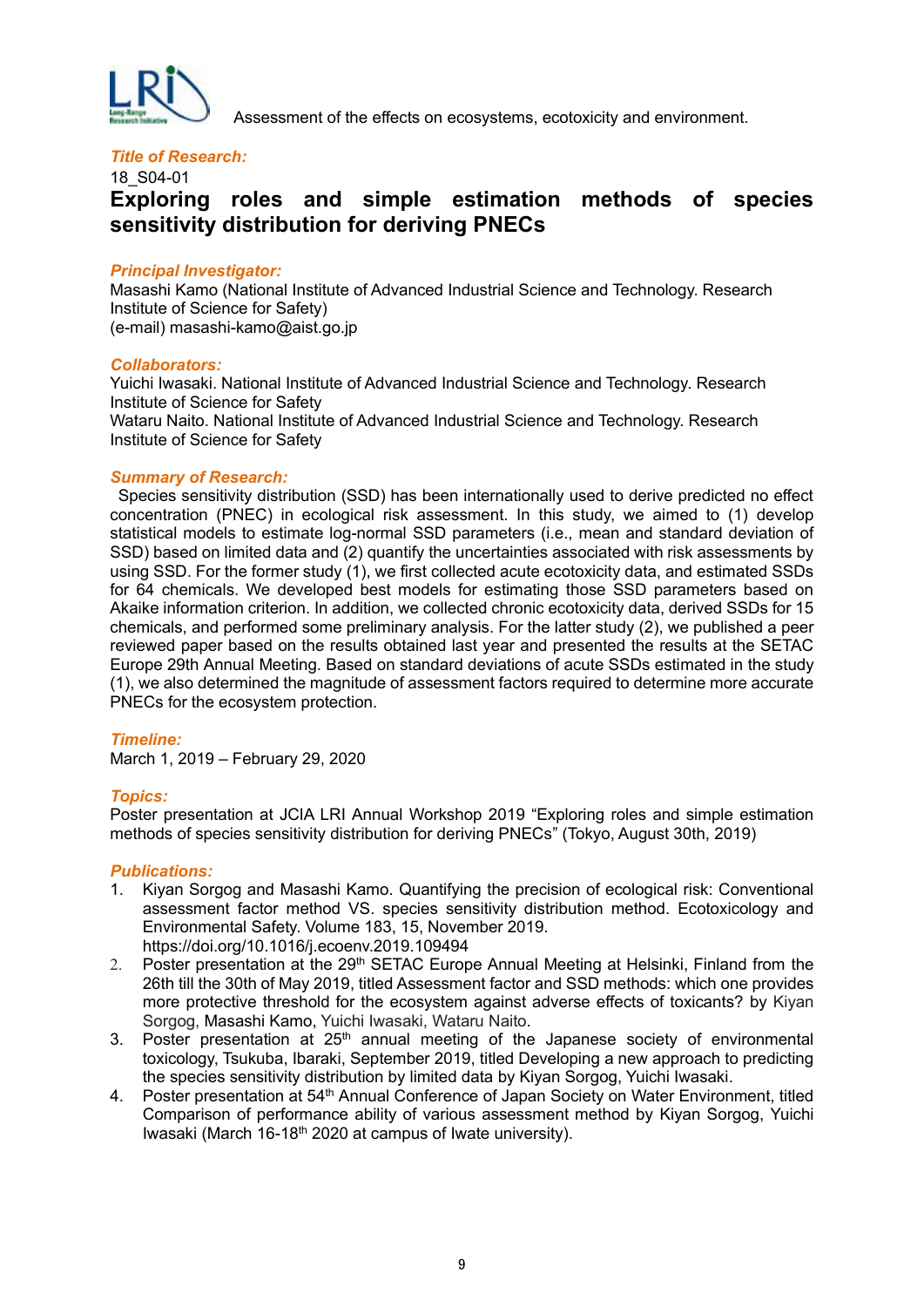

#### **Title of Research:**

#### 17\_S05-01

## **Development of Novel Analytical System of Biological Responses to Chemicals by Deep Phenotyping Method**

#### **Principal Investigator:**

Hiroyuki Kusuhara (Professor, University of Tokyo, Graduate School of Pharmaceutical Sciences, Department of Molecular Pharmacokinetics) 7-3-1 Hongo, Bunkyo, Tokyo, 113-0033, Japan (tel) +81-3-5841-4770, (e-mail) kusuhara@mol.f.u-tokyo.ac.jp

#### *:Collaborators*

Tadahaya Mizuno (Assistant Professor, University of Tokyo, Graduate School of Pharmaceutical Sciences, Department of Molecular Pharmacokinetics) 7-3-1 Hongo, Bunkyo, Tokyo, 113-0033, Japan (tel)  $+81-3-5841-4771$ , (e-mail) tadahaya@mol.f.u-tokyo.ac.jp

Setsuo Kinoshita (Contract Research Student, University of Tokyo, Graduate School of Pharmaceutical Sciences, Department of Molecular Pharmacokinetics) 7-3-1 Hongo, Bunkyo, Tokyo, 113-0033, Japan

#### **Summary of Research:**

Today, organisms are always exposed to chemicals in every situation to some extent. Wide variety of chemicals exist around us and the chemicals affect organisms not one by one but simultaneously like a complex. The fact prompts us to care "multiple exposure". To achieve the appropriate and correct prediction of multiple exposure of chemicals, it is necessary to comprehend the effects of chemicals even if those are unknown and difficult to be detected. In this study, we tackle with the theme by omic approaches with innovative techniques in both data acquisition and data analysis method.

This study consists of two pillars: (1) a novel acquisition method of proteome profile data by 2-dimensional electrophoresis (2DE) and (2) a new analysis method of profile data, orthogonal linear separation analysis (OLSA). In this  $7<sup>th</sup>$  term, the last term, we tested the performance of 2DE in detection of chemical features and showed capacity of OLSA to uncover novel aspects of a natural product.

We have carried out 2DE of HeLa cells treated with 6 different anti-cancer drugs under several conditions obtained total 33 proteome profile data. Clustering analysis revealed good separation of each drug group composed of three biological replicates except for Cisplatin and doxorubicin. Of note, combinatorial treatment of a MEK1/2 inhibitor (PD184352) and a microtubule inhibitor (vincristine) constructed a specific cluster and OLSA successfully extracted the combinatorial effect as a specific vector that was not observed in each inhibitor alone.

As for data analysis, we have extended our profile data analysis method to achieve fully unbiased analysis by implementation of parallel analysis. This extension enabled us to estimate the appropriate number of effects to be decomposed, without existing body of biological knowledge. In fact, the basic effects generated by the renewed method were well consistent with gene groups defined in gene ontology, compared with the original one, when Gaussian noise were added to the data. To test the performance of our decomposition analysis approach, Rescinnamine, a natural product was subjected to OLSA. We detected four main effects of the natural product and two of them were actually confirmed in vitro analysis such as luciferase assay and western blotting analysis. All of these data suggest that our platform has the potential to boost deep understanding of combinatorial exposure of chemicals.

#### *:Timeline*

March 1, 2019 - February 29, 2020

#### *:Topics*

1. Poster presentation at JCIA LRI Annual Workshop 2019 "Development of Novel Analytical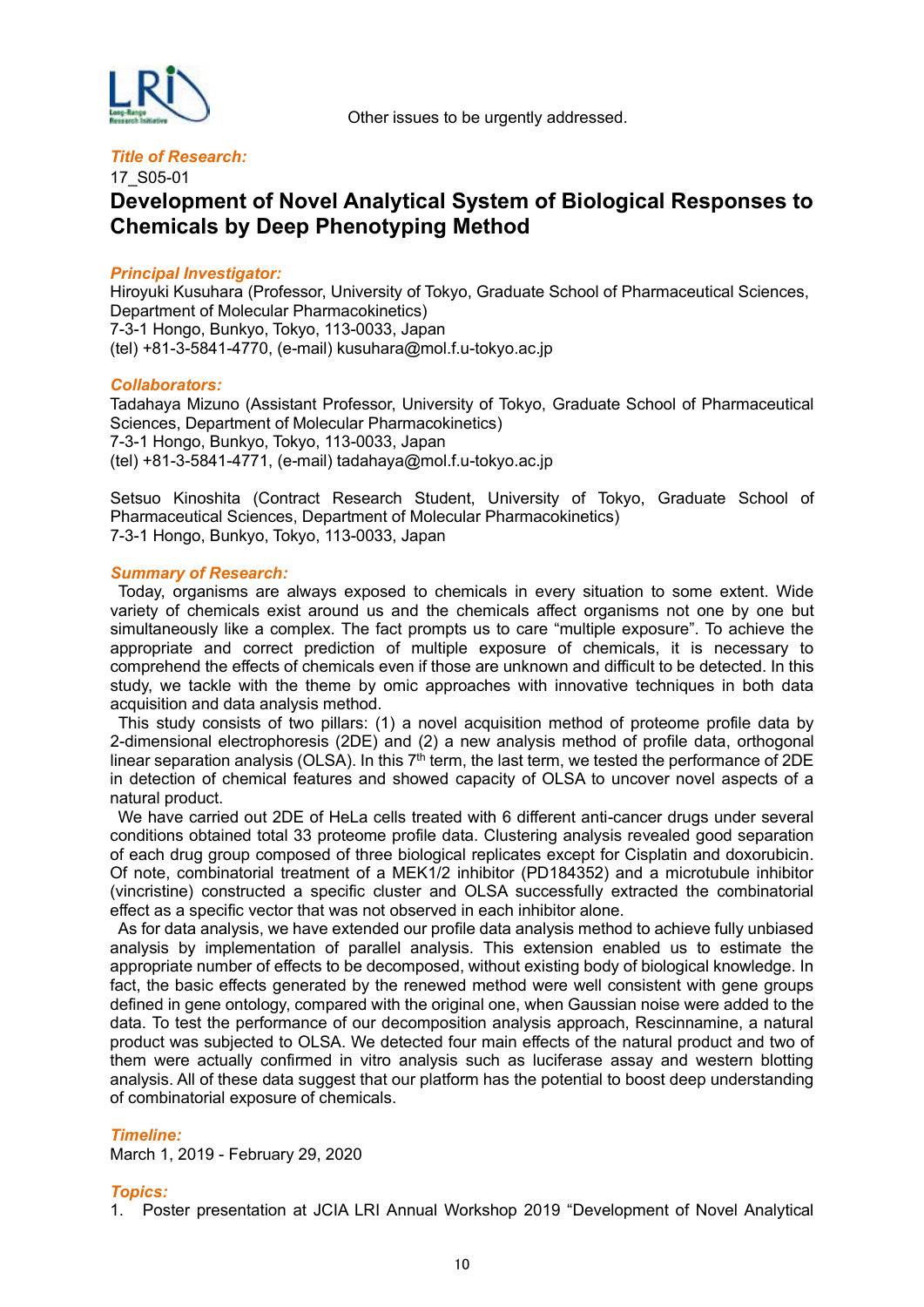

System of Biological Responses to Chemicals by Deep Phenotyping Method" (Tokyo, August  $30th, 2019$ 

- 1. Akademi) ICCA-LRI workshop, June 19-20, 2019, Stresa, Italy
- 2. Journal) Kinoshita S, *Biol Pharm Bull*, 2019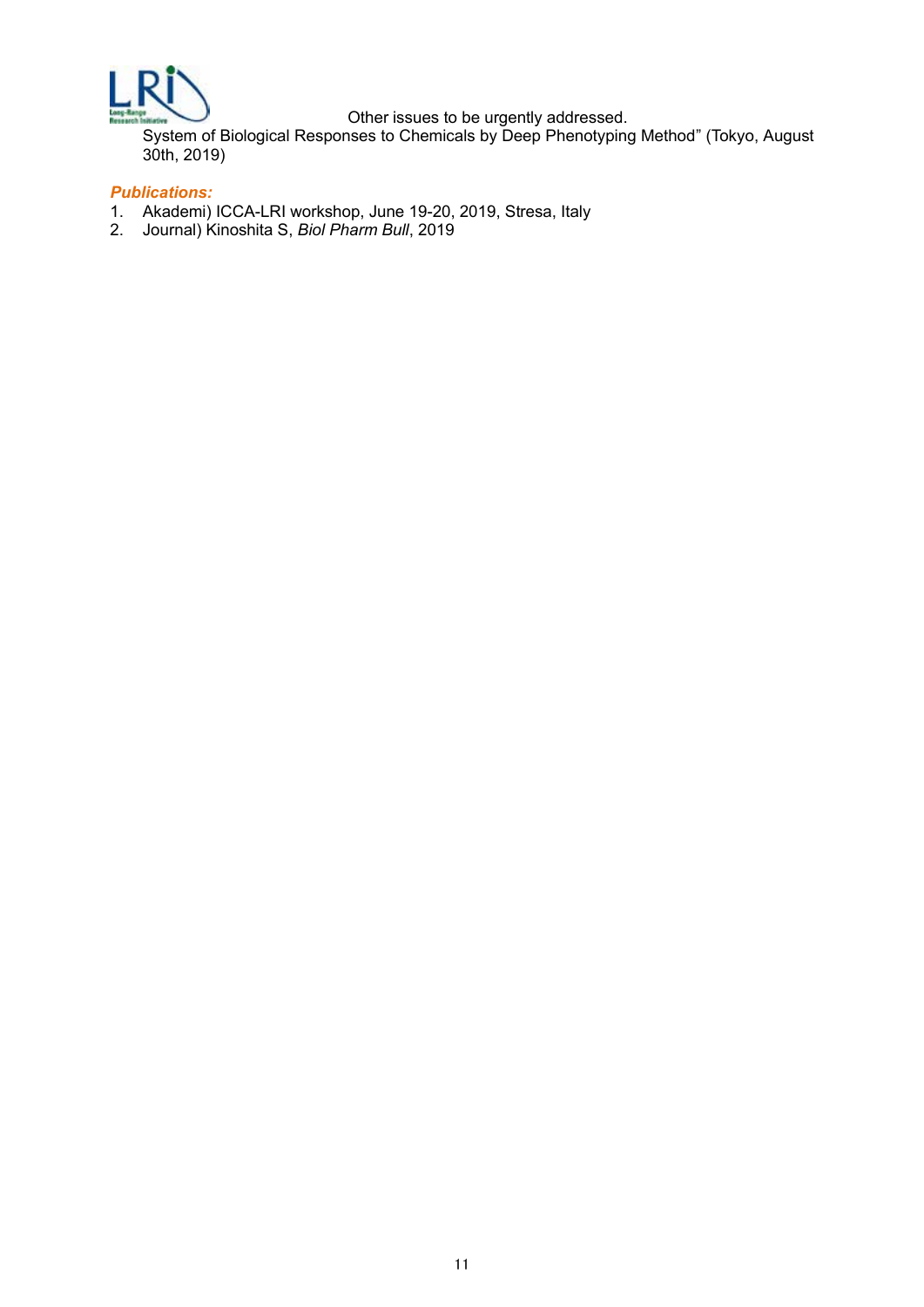

#### **Title of Research:**

#### 19 R05-01

## **Study on the contribution of microplastics to bioaccumulation and fish towards magnification biological**

#### **Principal Investigator:**

Tatarazako Norihisa (Professor, Ehime University, Graduate School of Agriculture) 3-5-7 Tarumi, Matsuyama, Ehime, 790-8566 Japan

#### *:Collaborators*

Tatsuhiro Niino (LSI Medience Corporation) 1000 Kamoshidacho, Aoba-ku, Yokohama-shi, Kanagawa 227-0033, Japan Shin Takahashi (Ehime University, Graduate School of Agriculture) 3-5-7 Tarumi, Matsuyama, Ehime, 790-8566 Japan Yoshifumi Horie (Akita Prefectural Univesity) 241-438 Kaidobata-Nishi Nakano Shimoshinjo Akita City 010-0195 Japan

#### **Summary of Research:**

The microplastics (MPs) are detected from sewage treated water or sea water, and harmful chemical substances are known to adsorbed to those MPs. And there is a concern about those adsorbed chemicals may be taken more efficiently to organisms intermediated by MP and that biological concentration or biological magnification is accelerated. Our study will try to clarify whether the chemical substances adhered to MP are eluted, and absorbed / transferred / accumulated in the body of organisms.

This year, we reviewed the kind of solvent to be adsorbed on MP of PAHs and the quantitative analysis procedure, and when the amount of adsorption was re-measured under new procedure, the result was PE> PP> TF. A significant correlation was observed between the amount of PAHs adsorbed and the octanol / water partition coefficient. Furthermore, the amount of PAHs adsorbed on MP was higher in seawater than in pure water. It is necessary to confirm the acute toxicity of MPB itself in medaka and daphnia in order to determine the set concentration for the accumulation test. Medaka did not die with MPB of all sizes, whereas daphnia showed acute toxicity with MPB of 0.2 and 0.5  $\mu$ m in diameter. Medaka was toxic to benzo [a] pyrene and pyrene in an extended acute toxicity test. When larvae and Daphnia larvae were fed 5  $μm$ -diameter fluorescent MPB and observed under a microscope, both were confirmed to accumulate MPB in the digestive tract, but no transfer to other internal organs and muscle tissues was observed. In addition, in order to examine biomagnification, it was examined whether fluorescent MP was transferred to juvenile medaka through daphnia. Although water flea was eaten by medaka, MPB was transferred, but no accumulation of MPB was detected.

In the next fiscal year, we will determine the concentration of chemicals accumulated in fish by feeding MPs with PAHs adsorbed. The transfer efficiency is determined from the total intake and the amount of chemicals in the fish

#### *:Timeline*

March 1, 2019 - February 29, 2020

#### *:Topics*

Poster presentation at JCIA LRI Annual Workshop 2019 "Study on the contribution of microplastics to bioaccumulation and biological magnification towards fish" (Tokyo, August 30th, 2019)

- 1. Norihisa Tatarazako, Kazufumi Misawa, Yukiyo Okazaki, SETAC Europe 29th Annual Meeting 26−30 May 2019 | Helsinki, Finland, poster
- 2. Yukiyo Okazaki, Takahiro Ishizaka, Norihisa Tatarazako, SETAC Europe 29th Annual Meeting 26−30 May 2019 | Helsinki, Finland, poster
- 3. Norihisa Tatarazako, Yukiyo Okazaki, SETAC North America 40th Annual Meeting 3-7 November 2019, Metro Toronto Convention Centre, Toronto, Ontario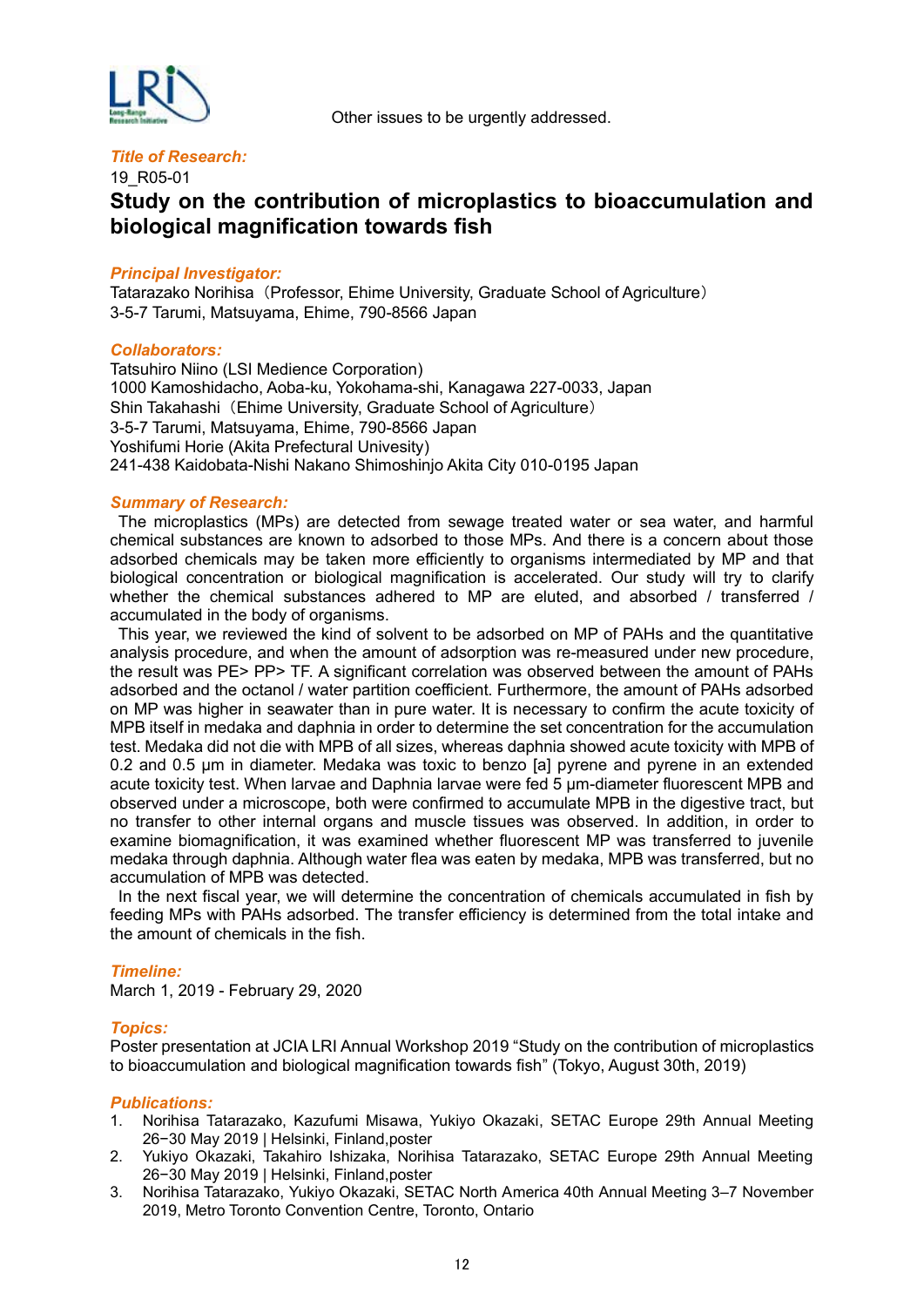

4. Yukiyo Okazaki, Norihisa Tatarazako, Shin Takahashi, Harumi Kasahara, Yaeko Sera, Tatsuhiro Niino, SETAC North America 40th Annual Meeting 3–7 November 2019, Metro Toronto Convention Centre, Toronto, Ontario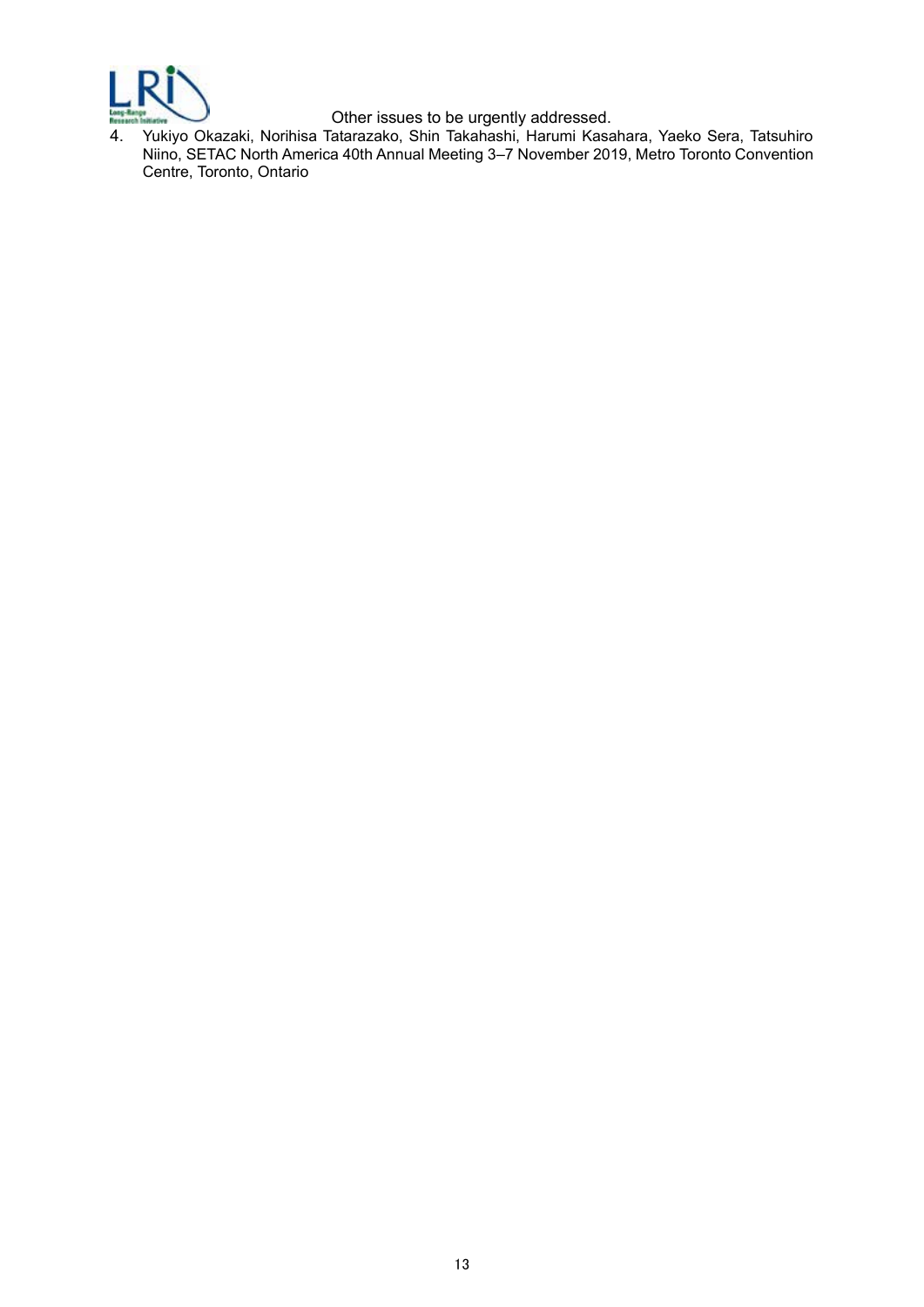

#### **Title of Research:**

## 19 R05-01 **Establishment of medaka kinetic model for aged microplastic and adsorbed** chemical

#### **Principal Investigator:**

Yuji Oshima (Kyushu University, Faculty of Agriculture, Laboratory of Marine Environmental Science Professor) 744 Motooka, Nishi-ku, Fukuoka 8020345, Japan (tel&fax)+81-092-802-4607

#### *:Collaborators*

Yohei Shimasaki (Faculty of Agriculture, Kyushu University, Associated Professor) Kang Ik Joon (School of Interdisciplinary Science and Innovation, Kyushu University, Associated (Professor

#### **Summary of Research:**

Plastic has an extensive use in our daily life due to its low cost, lightweight and hard to decompose. Due to their high production and a quite slow degradation, plastic pollution has been expanded worldwide in aquatic environments. Pollution of plastic from large items to small particle (i.e. microscopic plastic MP,  $\leq$  5mm) were emerged. Thus, effect of MP and its vector effect with toxicants are of concern. Many researchers have been performed in these topics. However, most of study were performed using pristine MP. Thus, risk analysis of aged MP is required.

In this study, two kinds of aged PE plastics were prepared by exposure of ultraviolet for 180 and 460 hours. Weak changes on chemical characters were detected. No aging effect on sorption and adsorption of anthracene to MP was observed. Bioaccumulation factor, and elimination and absorption constants were not changed in medaka fish co-exposed with anthracene and aged MP. From results of one compartment analysis and simulation, vector effect of MP on accumulation of anthracene on medaka fish may suggest. Further study on another type of aged MP is required.

#### *:Timeline*

March 1, 2019 - February 29, 2020

#### *:Topics*

Poster presentation at JCIA LRI Annual Workshop 2019 "Establishment of medaka kinetic model for aged microplastic and adsorbed chemical" (Tokyo, August 30th, 2019)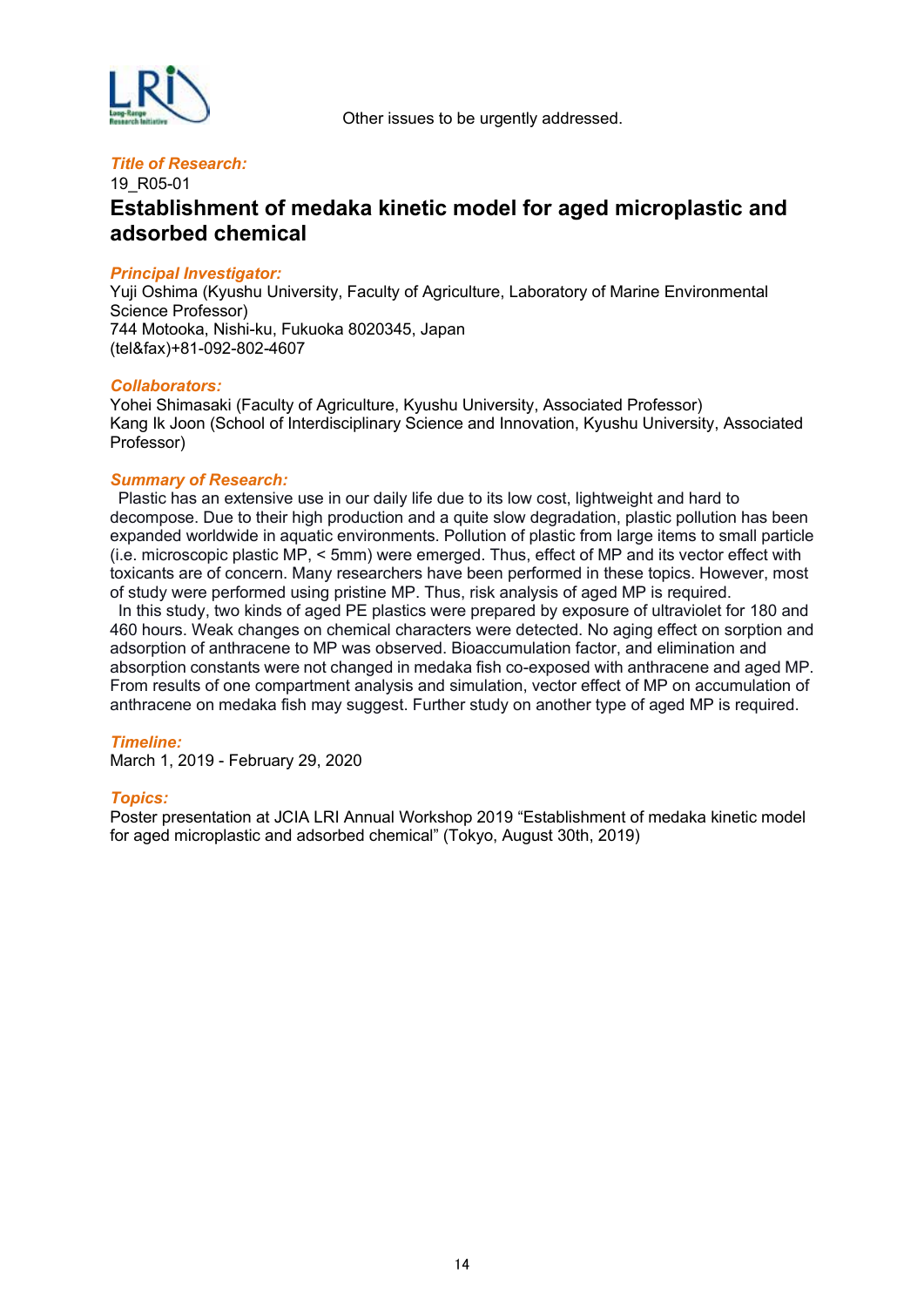

#### **Title of Research:**

## 19 D08-01 **Elucidation of the formation mechanism of microplastics**

#### **Principal Investigator:**

Kuroda Shinichi (Graduate School of Science and Engineering, Gunma University) 29-1 Honmachi, Ota City, Gunma Prefecture 373-0057 (tel) 0276-50-2434 (e-mail) skuroda@gunma-u.ac.jp

#### *:Collaborators*

Kouzai Hiroaki (Department of Science and Engineering, Kanto Gakuin University) Kuriyama Takashi (Graduate School of Organic Materials and Systems Science, Yamagata (University

(The Institute of Technology of Lagoneering Magoya Institute of Technology

(Igarashi Toshio (Research Division for Science and Technology, Kanazawa University)

Hiejima Yusuke (Research Division for Science and Technology, Kanazawa University)

Tokumitsu Katsuhisa (Materials Science Division, Faculty of Engineering, University of Shiga (Prefecture

Nakatani Hisayuki (Department of Chemistry and Materials Engineering, Nagasaki University)

#### **Summary of Research:**

The purpose of this study is to clarify by what mechanism and from what kind of plastic products the secondary microplastics are generated from the perspective of polymer science and polymer engineering. Various approaches of us lead the following results.

In the analysis using the pyrolysis method, individual component information was successfully extracted from the plastic mixture samples by means of Py-APGC-MS measurements with selecting the ions characteristic of the object polymer and recording the ion chromatogram with high mass resolution.

In the morphological analysis of secondary microplastics, the microplastics recovered from rivers and beaches showed cracks as in the outdoor-exposed polymers, where light-induced oxidation takes place. On the other hand, no crack was observed in the microplastics recovered from .marine

In a study considering microbial corrosion, the "ABC degradation" mechanism was revealed: it was found that a complex degradation takes place where the hydrophilization of polymer proceeds owing to the photo-oxidative degradation (Abiotic) and microbial corrosion (Biotic), followed by the micro-flake detachment (Cutting) due to the dissociation of the hydrophilic zone caused by water .ingress

Chemiluminescence analysis shows that hydrophobic polyolefins such as HDPE and PP tends to decelerate the degradation owing to the suppression of temperature increase and oxygen diffusion due to the presence of seawater.

Focusing on mechanical effects, it is was found that fatigue may cause the fragmentation of plastic materials and that the jet mill could efficiently fine-grind plastics.

In the future, a database of literature and research results on the formation mechanism of microplastics will be build. In addition, the microplastic formation behavior through long-term outdoor exposure will be observed and the microplastic accelerated generation test methods will be developed.

#### *:Timeline*

March 1, 2019 - February 29, 2020

#### *:Topics*

Poster presentation at JCIA LRI Annual Workshop 2019 "Elucidation of the mechanism of microplastic formation" (Tokyo, August 30th, 2019)

#### *:Publications*

1. Kuroda Shinichi, "Trends in Research on Microplastics", Materiaru Raifu Gakkaishi, 31 (1): 10-14, 2019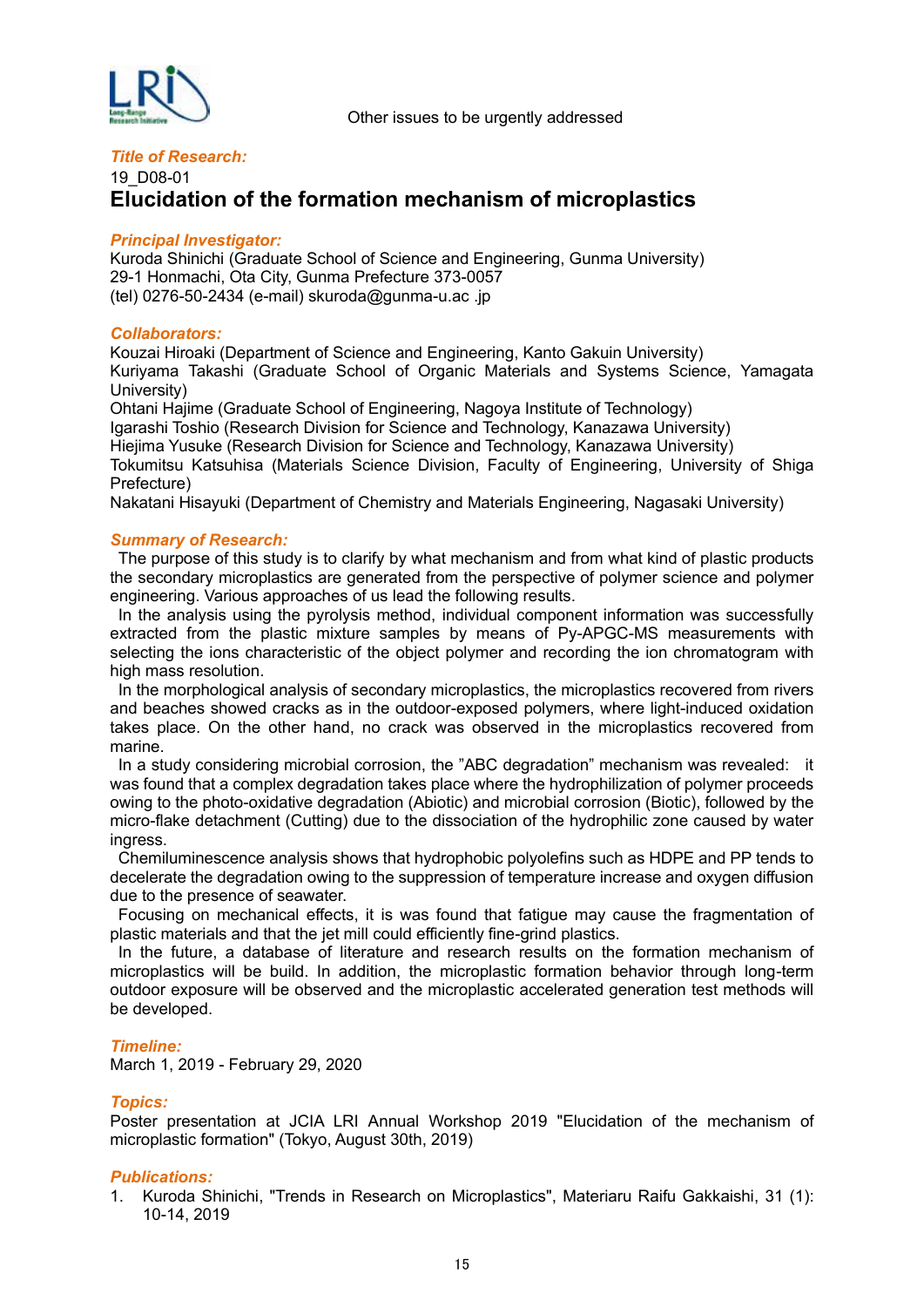

#### deduces to be urgently addressed

- 2. Kuroda Shinichi, "Microplastics its problems and research trends", Jisedai Poriorefin Sogokenkyu, 13: 17-22, 2019
- 3. Igarashi Toshiro, "Resource recycling of PE from the perspective of microplastics", Jisedai Poriorefin Sogokenkyu, 13: 23-30, 2019